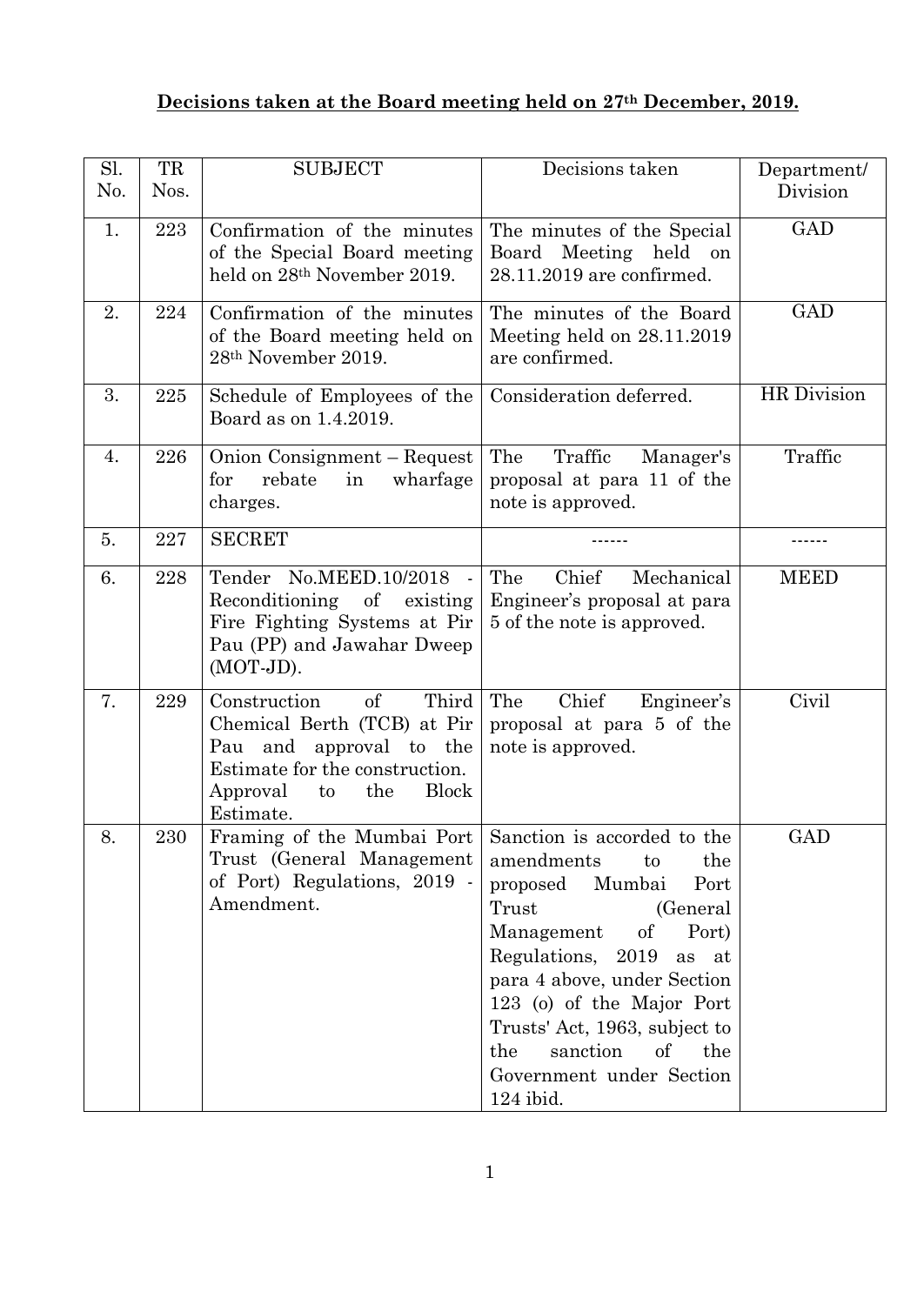| Sl. | TR   | <b>SUBJECT</b>                                                                                                                                                                                                                                                                                                                                         | Decisions taken                                                                                                                                                                  | Department/ |
|-----|------|--------------------------------------------------------------------------------------------------------------------------------------------------------------------------------------------------------------------------------------------------------------------------------------------------------------------------------------------------------|----------------------------------------------------------------------------------------------------------------------------------------------------------------------------------|-------------|
| No. | Nos. |                                                                                                                                                                                                                                                                                                                                                        |                                                                                                                                                                                  | Division    |
| 9.  | 231  | $\sigma f$<br>allocation<br>of<br>Change<br>additional berthing space to<br>Coast Guard<br>with area<br>for development of<br>Ship<br>Support Complex at MbPT.                                                                                                                                                                                         | Traffic<br>The<br>Manager's<br>proposal at para 19 of the<br>note is approved.                                                                                                   | Traffic     |
| 10. | 232  | Maintenance Dredging in<br>Approach Channels, Turning<br>Circles,<br>Outside<br>Berths,<br>Indira Dock basin, Bunder<br>and Anchorages<br>$\sigma$<br>areas<br>Mumbai Port for three years<br>from the year 2017-18.<br>Release of escalation payment<br>to DCI.                                                                                       | Approval is accorded to<br>implement the order of the<br>Empowered Committee for<br>the release of escalation<br>payment claimed by the<br>Dredging Corporation of<br>India Ltd. | Civil       |
| 11. | 233  | Tender<br>No.E.47A/2017<br>$\sim$<br>Dredging<br>Maintenance<br>in<br>Approach Channels, Turning<br>Outside<br>Circles,<br>Berths,<br>Indira Dock Basin, Bunder<br>Areas and Anchorages of<br>Mumbai Port for the left over<br>dredging of the year 2017-18<br>and two years, i.e., 2018-19<br>and 2019-20.<br>Sanction to the<br>excess<br>execution. | The recommendations<br>of<br>Dredging Committee<br>the<br>and<br>ratification of<br>the<br>Chairman's<br>decision<br>at<br>para 8 of the note<br>$\overline{1}$ s<br>approved.   | Civil       |
| 12. | 234  | Tender<br>No.<br>E-119/2018<br>for<br>Request<br>proposal<br>for<br>"Appointment<br>of Technical<br>Consultant for Design of Staff<br>Housing Complex, Nadkarni<br>Park, MbPT."<br>- Discharge and re-invitation.                                                                                                                                      | Chief<br>Engineer's<br>The<br>proposal at para 6 of the<br>note is approved.                                                                                                     | Civil       |
| 13. | 235  | Tender<br>for<br>operation<br>and<br>of<br>60<br>МT<br>maintenance<br>capacity, 18 M x 3 M platform<br>size, electronic pitless type<br>weigh bridge at 13B Indira<br>Dock of Mumbai Port Trust on<br>revenue share basis for<br><sub>a</sub><br>period of 3 years on as is<br>where is basis.                                                         | Traffic<br>The<br>Manager's<br>proposal at para 6 of the<br>note is approved.                                                                                                    | Traffic     |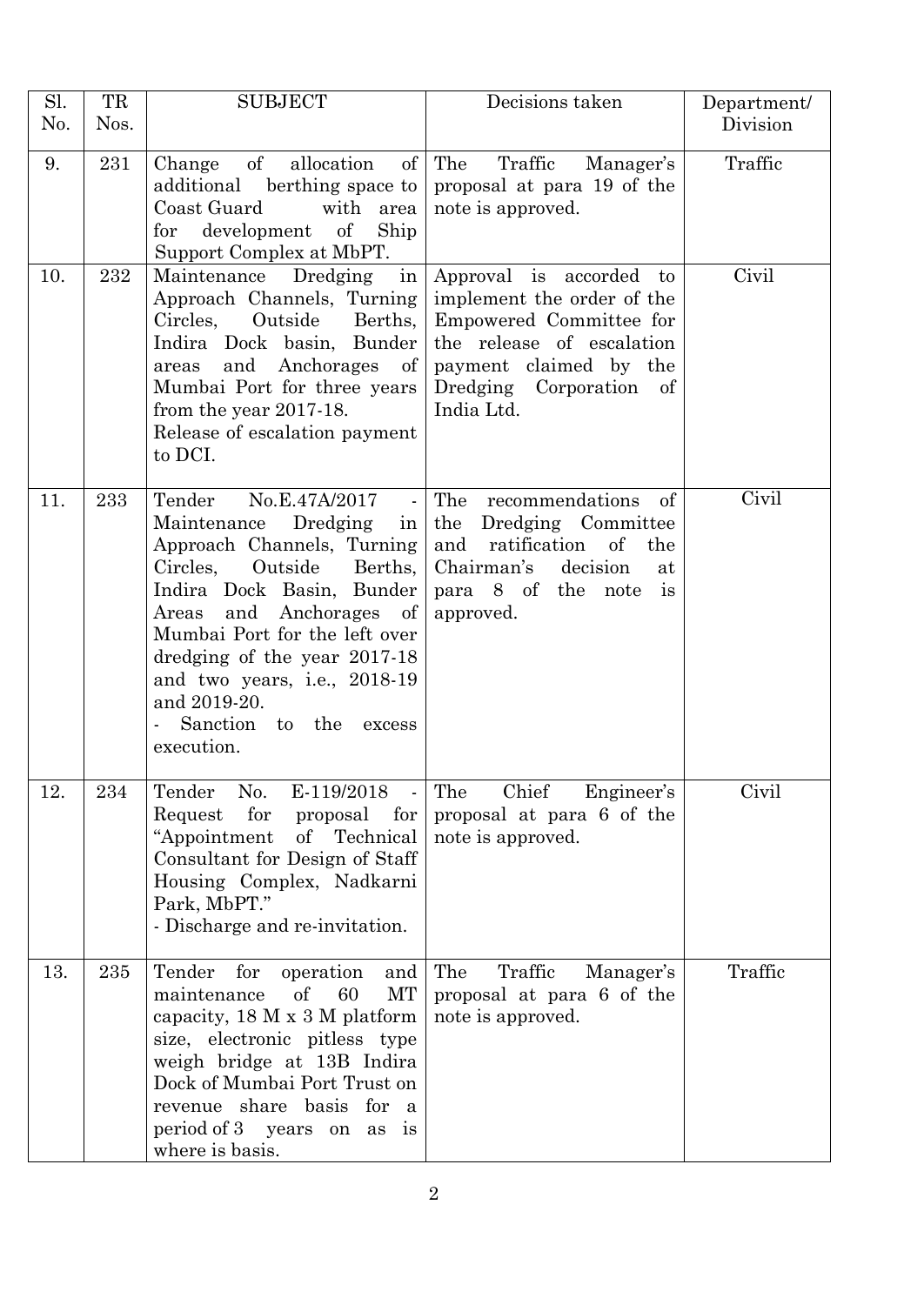| Sl.<br>No. | TR<br>Nos. | <b>SUBJECT</b>                                                                                                                                                        | Decisions taken                                                                                                                                                                                                                                                                                                                                                                                                                                                                                                               | Department/<br>Division |
|------------|------------|-----------------------------------------------------------------------------------------------------------------------------------------------------------------------|-------------------------------------------------------------------------------------------------------------------------------------------------------------------------------------------------------------------------------------------------------------------------------------------------------------------------------------------------------------------------------------------------------------------------------------------------------------------------------------------------------------------------------|-------------------------|
| 14.        | 236        | Concessional<br>for<br>rates<br>demurrage on export of Sugar<br>$-$ reg.                                                                                              | Traffic<br>The<br>Manager's<br>proposal at paras 15 (i) and<br>22 of the note are approved.                                                                                                                                                                                                                                                                                                                                                                                                                                   | Traffic                 |
| 15.        | 237        | Action Taken Report on the<br>decisions taken in the Board<br>meeting held on 1st November<br>2019.                                                                   | The Action Taken Report on<br>the decisions taken in the<br>Board Meeting held<br>on<br>1.11.2019<br>is<br>approved,<br>and taken<br>reviewed<br>on<br>record.                                                                                                                                                                                                                                                                                                                                                                | GAD                     |
| 16.        | 238        | Allotment of Flat No.<br>1,<br>Fosberry House, Colaba to<br>Dr. Malini Shankar, Ex. DG<br>Shipping.                                                                   | Approval is accorded -<br>not to<br>review<br>(i)<br>the<br>decision taken by the<br>Board by TR No. 139<br>dated 24.9.2019; and<br>(ii) to recover rent as per<br>the provisions of TR<br>No. 74 dated 24.6.2003.                                                                                                                                                                                                                                                                                                            | Welfare                 |
| 17.        | 239        | Tender<br>for<br>selection<br>of<br>Operator for JNPT-Mumbai<br>Port barge ship operations to<br>reduce city congestion and<br>create value for trade on PPP<br>mode. | The<br>Traffic<br>Manager's<br>proposal at para 11 of the<br>note is approved.                                                                                                                                                                                                                                                                                                                                                                                                                                                | Traffic                 |
| 18.        | 240        | Sanction for payment of bill<br>forwarded by DSK Legal in<br>Land Policy matter.                                                                                      | Chief Law Officer's<br>The<br>proposal at para 6 of the<br>note is approved.                                                                                                                                                                                                                                                                                                                                                                                                                                                  | Legal Division          |
| 19         | 241        | Allotment of Quarters<br>$\mathbf{to}$<br>CRISIL<br>Risks<br>and<br>Infrastructure<br>Solutions<br>regarding<br>Tender<br>No.<br>E.108/2017.                          | Approval is accorded -<br>(i) to allot residential units<br>to the team members of<br>CRISIL for 11 months or<br>residual term of the<br>contract, whichever<br>is<br>lesser, by applying the<br>market value as per land<br>policy<br>guidelines<br>$\mathbf{b} \mathbf{v}$<br>applying the highest of<br>five factors; and<br>$\sin$ if no market value is to<br>be applied, in such cases<br>in future then the specific<br>approval of the Board be<br>obtained while seeking<br>approval of the works<br>simultaneously. | Civil                   |